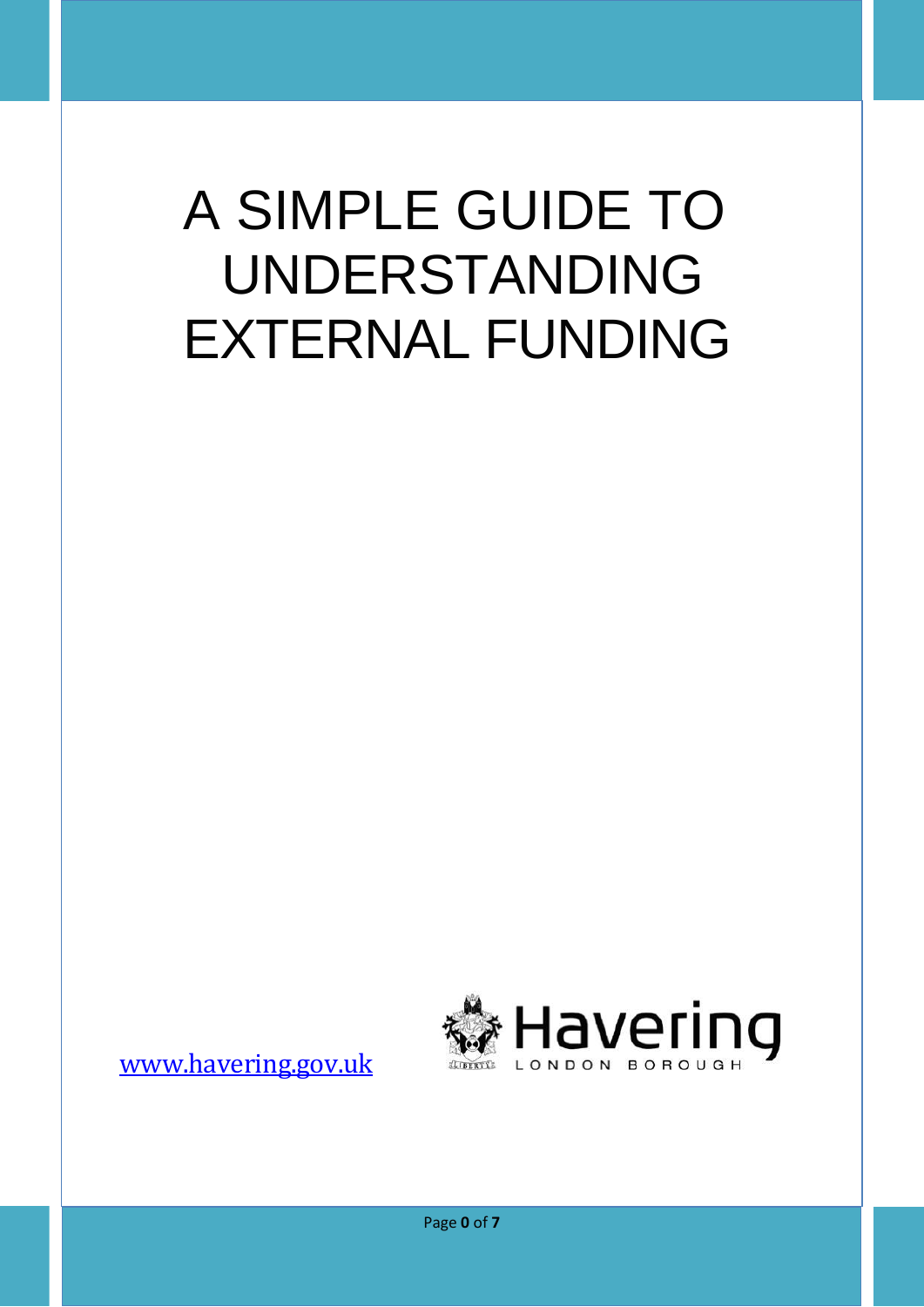## **CONTENTS**

- Section 1 Introduction
- Section 2 Types of Funders
- Section 3 The Application Process
- Section 4 Sponsorship
- Section 5 **General Fundraising Activities**
- Section 6 Establishing a Fund-raising Plan
- Section 7 Identifying a Potential Funder
- Section 8 Identifying Funders Criteria
- Section 9 What Funders Need to Know
- Section 10 Tips for Completing your Application
- Section 11 Building a Relationship with the Funder
- Section 12 4 Steps to Starting an Application
- Section 13 Do's and Don'ts
- Section 14 Successful? Yes / No
- Section 15 How Can We Help You
- Section 16 Useful Websites and Information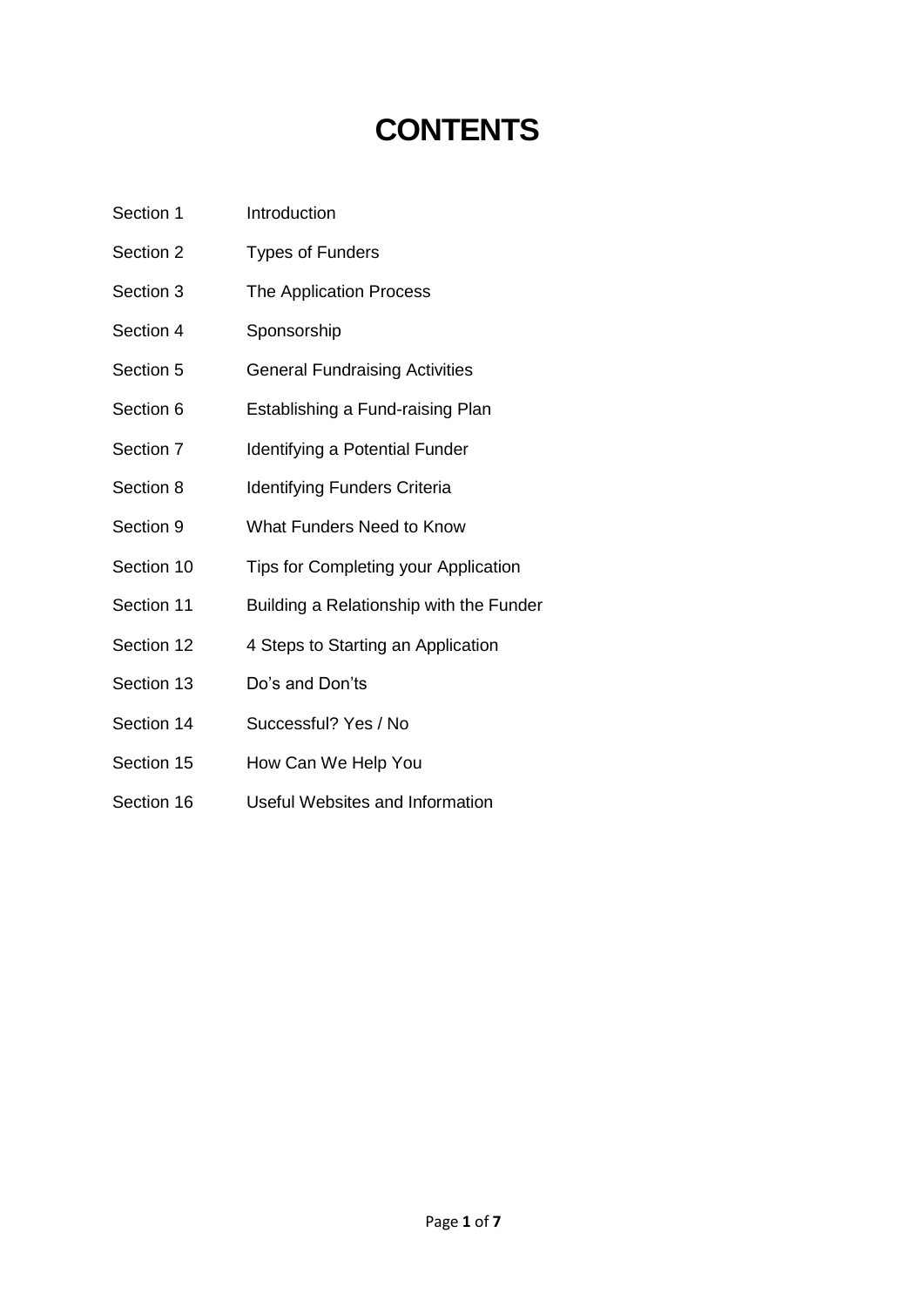## **1. Introduction**

External Funding is a way for Organisations to maximise and add value to their income and strengthen their ability to deliver services in line with their organisational priorities.

Additional funding sources can be used to add value to existing activities or allow additional activities to take place.

There are three main external funding areas:

- Funding organisations funding accessed via an application process that is assessed against a specific criterion
- Sponsorship
- General fundraising activities

## **2. Types of Funders**

### Lottery Funding

- There are four funding areas
	- o Big Lottery (includes Reaching Communities)
	- o Awards for All
	- o Sports
	- o Arts & Heritage
- Awards for All offers smaller grants up to £10,000 on a yearly basis
- For more information visit [www.biglotteryfund.org.uk](http://www.biglotteryfund.org.uk/)
- Lottery grants range from small to medium to large sized grants
- Veolia Trust
- Local Banks & Building Societies
- Local stores i.e.: Tesco, Co-op, Greggs
- Charitable Trusts i.e.: Trust for London, City Bridge Trust, Comic Relief
- Crowd Funding

## **3. The Application Process**

- Application processes follow either a 'competitive' or 'rolling' programme.
- Competitive programmes have fixed submission dates, scoring criteria and are assessed against other applications in a competitive manner
- Rolling programmes have no submission dates and are assessed against an organisations priorities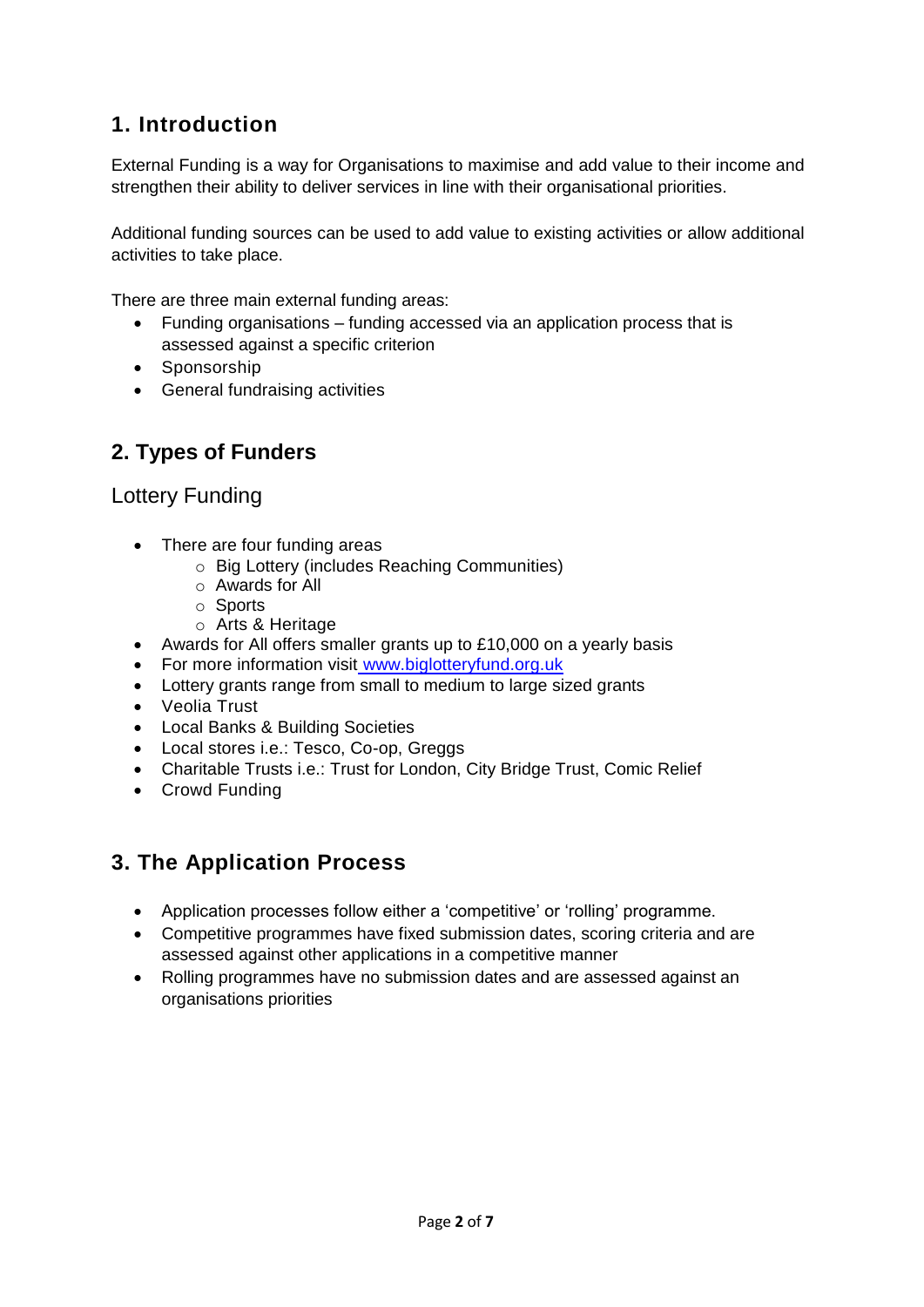## **4. Sponsorship**

Sponsorship is a business relationship between a provider of funds, resources or services and an individual, event or organisation which offers in return some rights and association that may be used for commercial advantage.

#### **Sponsorship can be in the form of:**

- Staff time
- Goods or services
- Hard cash

## **5. General Funding Activities**

Organisations raise funds in many ways including:

- Sponsored activities, walks etc.
- Summer / Christmas Fayres
- Raffle's / Quiz Nights
- Family Fun Days / Pamper Evenings

## **6. Establishing a Fund-raising Plan**

Fundraising plans are useful when there is a substantial amount of money to raise.

They:

- Provide a coordinated and structured way forward
- Identify potential funding sources
- Identify roles and responsibilities for all stakeholders
- Establish a time frame
- Identify potential risk and contingency

## **7. Identifying a Potential Funder**

There are many funding organisations to choose from.

To give your application the best chance of success you need to identify an organisation with priorities that best meet your project.

There are many resources available to help you identify potential funders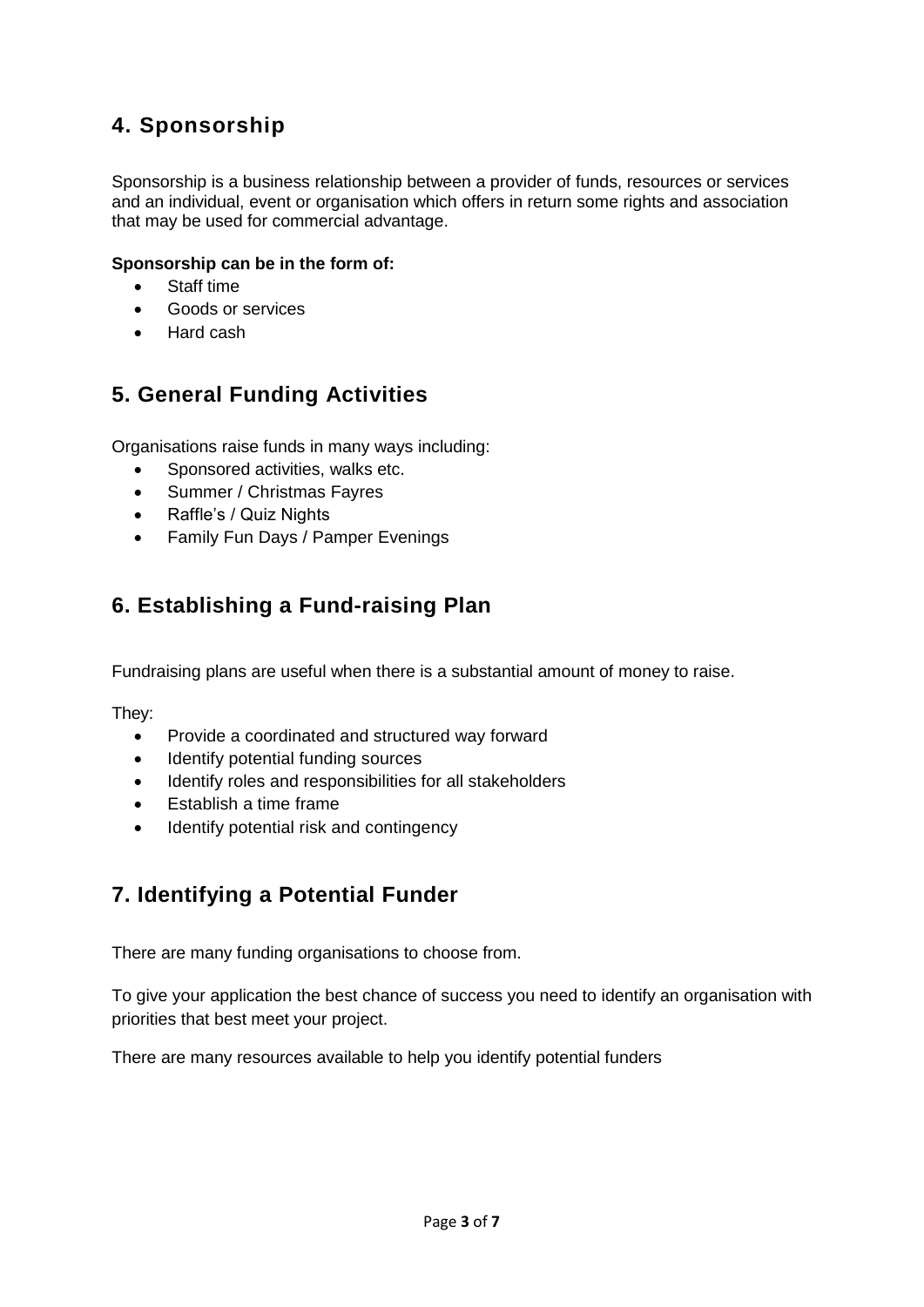## **8. Identifying Funders Criteria**

- Research the criteria
- Read funders' quidelines
- Read over the application
- Become familiar with the application process
- Find out if they have a scoring process and what it is
- If possible, talk to the funding organisation

## **9. What Funders Need to Know**

- Why you want to do it (*evidence of demand and need*)
- How much it will cost? (*give a breakdown of the cost from quotes & budget)*
- How does your project relate to the funding organisation's priorities?
- Who is applying?
- What you want to do? (*an outline of the project plan)*
- Who will benefit and how?
- Outcomes and Outputs

## **10. Tips for Completing your Application**

- If handwriting your application, print the wording and use black ink. It is easier to read and photocopy.
- Only send what the funding organisation asks for. They have many applications and will not always have time to read through lengthy supporting documents.
- Ask someone else to read your application, if they understand it then the funding organisation is more likely to be able to.
- organisation is more likely to be able.<br>• Keep answers to questions simple.
- Add any success stories of your organisation
- Check that your budget adds up!

## **11. Building a Relationship with the Funder**

- Give **accurate contact details** with your application
- **Promptly** return calls/emails
- **Read all correspondence** thoroughly and make sure you fully understand the details in the offer letter.
- **Conditions of Grant** essential to comply with these. Seek advice from the grants officer if you have any concerns or need to clarify any of the conditions
- **Plans change?** It is common for plans to alter as projects develop this is not a problem! However, you must keep the funders informed of any changes to the project, especially the project budget. If you wish to alter the spend of the grant, **seek permission from the funder before proceeding**.
- If you do not keep them informed, you may jeopardise future funding.
- **Keep accurate financial records**, including receipts. If a monitoring visit is carried out, the funder will want to look at these.
- **Monitoring and evaluation** of your work. Set up systems to measure the success of your project as soon as you receive the grant. This will make the End of Grant Report simple to complete.
- **End of grant reports will be the basis for any future grant considerations**  ensure you complete and return it to the funder by the specified deadline.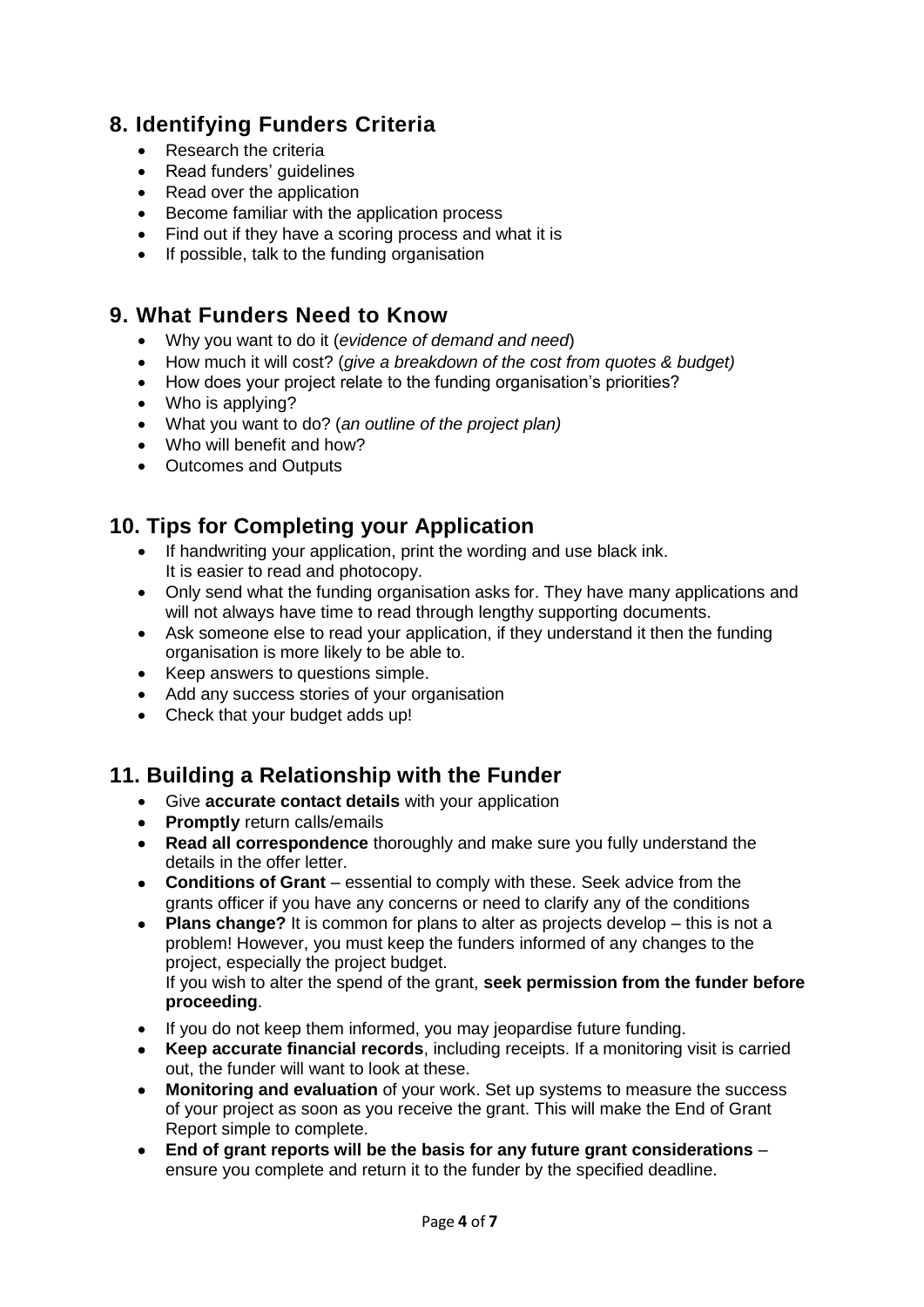**Above all, enjoy your relationship with your funders. Do not be afraid to speak to them and ask for advice about your work. They want your project to succeed. Stay in touch and treat them as you would want to be treated yourself**

## **12. 4 Steps to Starting an Application**

#### **So**

You have an idea.....

You know who you want to apply to .....

You know how much funding you need......

## **What next?**

#### **Step 1**

#### **Eligibility & Funder Priorities**

- Check your organisation is eligible
- Review any legal agreements, i.e. lease, covenants or restrictions (especially with regard to any building works)
- Check the activities that can be funded
- Check how much funding is available
- Ensure constitution is up to date, annual/monthly accounts are in place and fit for purpose

#### **Time**

- How long will it take to write the bid?
- How long will it take to get a decision?
- Does your project time frame fit with the funder's time frame?

#### **Step 2**

#### **Skills**

- Do you have the necessary skills within your organisation to deliver your project?
- Do you need to bring in expertise from an outside organisation?
- Can your organisation manage the additional work and finance?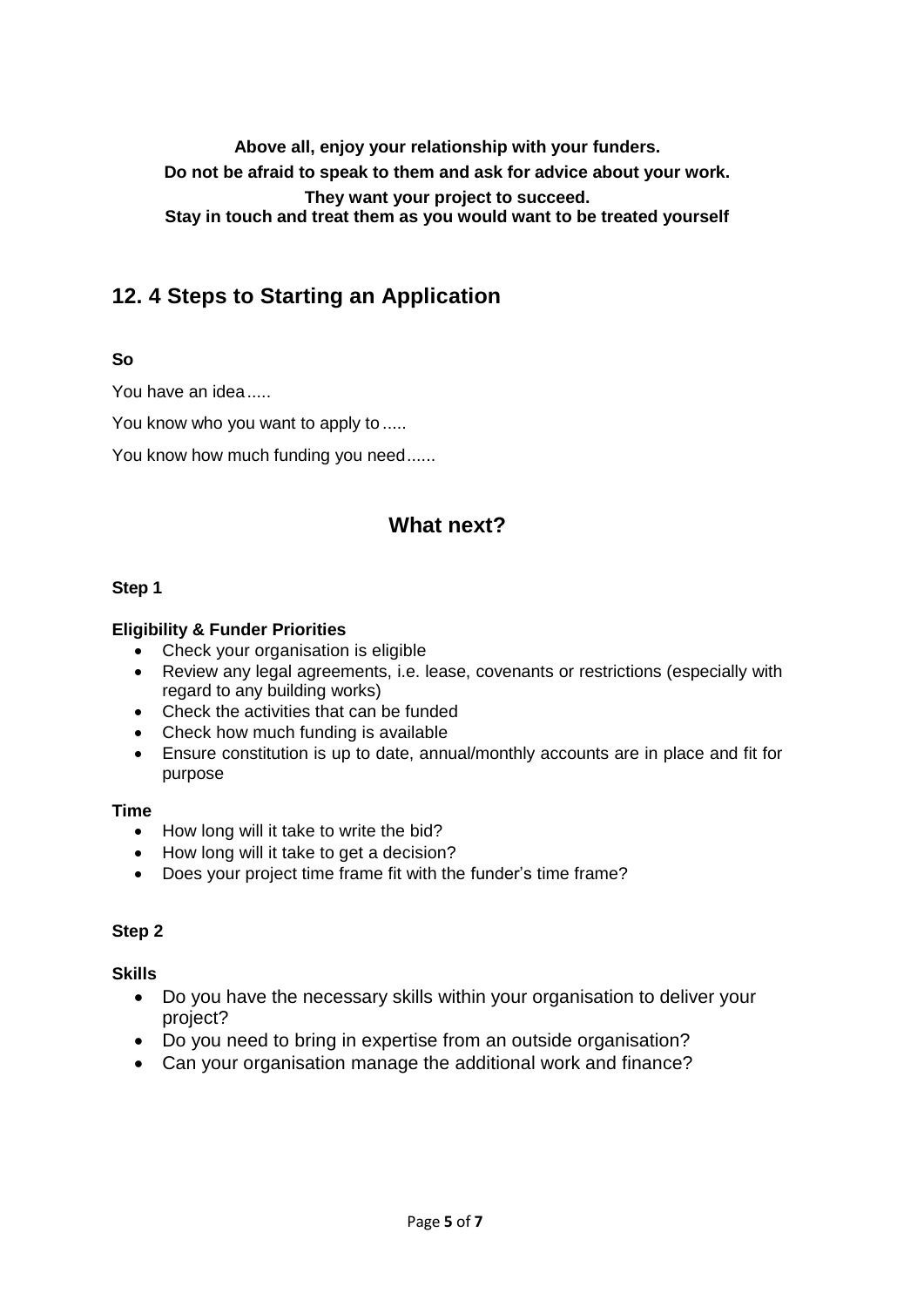#### **Need**

- Does your project meet the need of the local community?
- How do you know? What evidence do you have.
- How can you show a funder that their money will be well spent?

#### **Step 3**

#### **Budget**

- Be realistic
- Work out how much money you need to fulfil the aims of the project
- Total project cost versus grant requested
- Is it Capital or Revenue?
- Do you need Match Funding?

#### **Step 4**

#### **Project milestones**

- Do you need to breakdown the project into tasks?
- Who is responsible for each task?
- $\bullet$  Is there a timeframe for each task?
- What are the costs?

#### **Outcomes**

- The changes that happen as a result of the project
- What is the aim of your project?
- What activities do you need to do to achieve those project aims?

#### **Exit strategy**

- What will happen at the end of the project?
- What do you have in place to ensure the project continues?
- How will you fund the project in the future?

## **13. Do's and Don'ts**

#### **Do...**

- Read the quidance
- Check the funders priorities
- Answer all the questions
- Is it clear what you want the funding for?
- Be realistic in project timeframe and budget
- Send all the accompanying documents and supporting evidence
- Get all the appropriate signatures
- Make sure the sums add up
- Get your application in on time